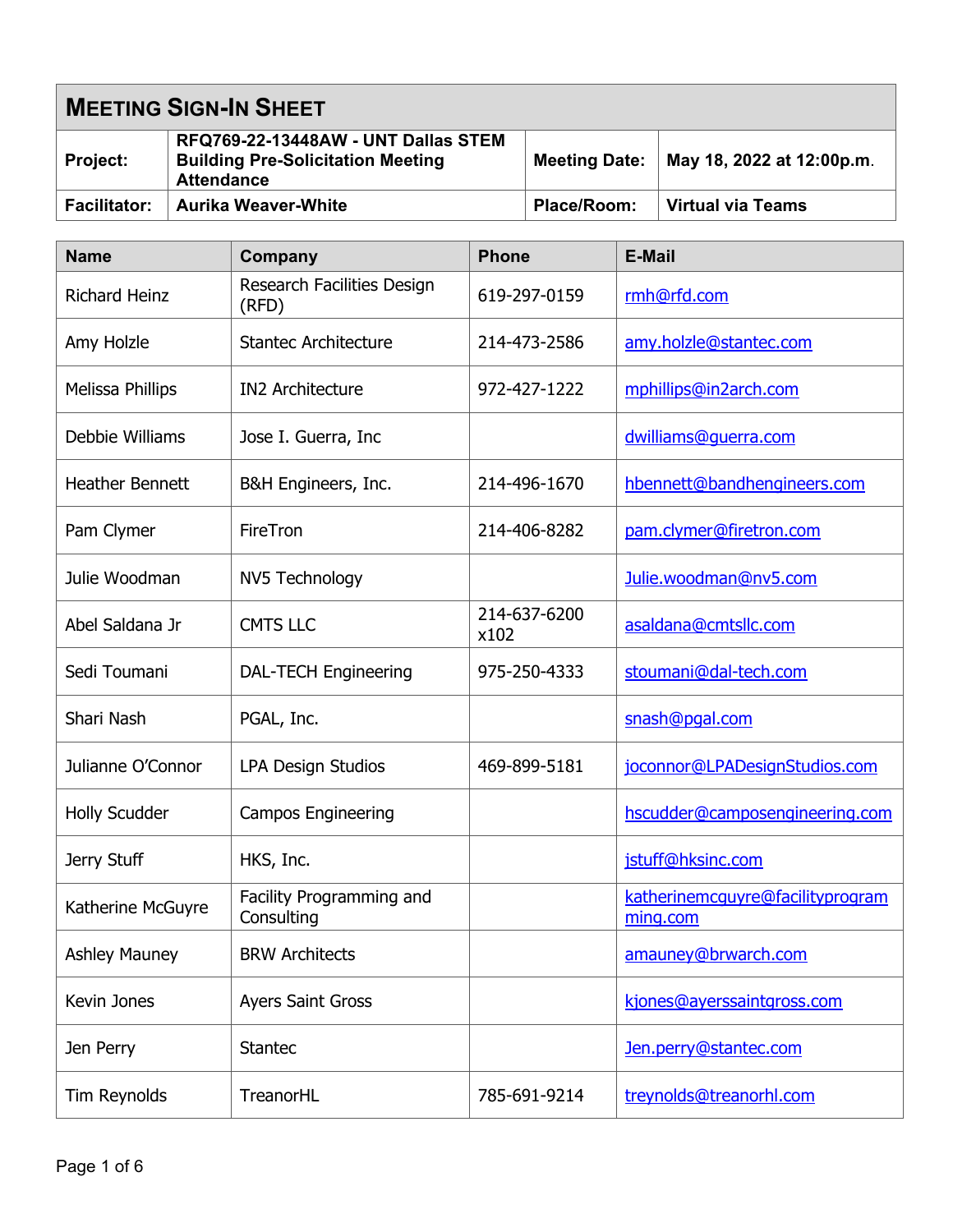| <b>Name</b>                 | Company                                 | <b>Phone</b> | <b>E-Mail</b>                |
|-----------------------------|-----------------------------------------|--------------|------------------------------|
| Craig Bissell               | HEDDesign                               |              | cbissell@hed.design          |
| Kristen Jones               | Gensler                                 |              | Kristen jones@gensler.com    |
| Lauren Farkas               | <b>BranchPattern</b>                    | 310-955-7243 | Lauren.f@branchpatttern.com  |
| Carlo Taddei                | JQ Infrastructure                       |              | ctaddei@jqeng.com            |
| <b>Gaby Mier</b>            | <b>EYP</b>                              |              | gmier@eypae.com              |
| Meredith<br>Deitelbaum      | <b>CBRE</b>                             |              | Meredith.Deitelbaum@cbre.com |
| Derwin Broughton            | KAI/JKS                                 |              | dbroughton@kai-db.com        |
| Krysta Mentzel              | <b>PBK Architects</b>                   |              | Krysta.Mentzel@pbk.com       |
| Toi Pedrick                 | AEI/Affiliated Engineers Inc.           |              | tpedrick@aeieng.com          |
| <b>Kelly Conley</b>         | Conley Group/Allana, Buick<br>and Bers. | 972-897-2641 | Gkonganda@restltx.com        |
| Anne Sparacio               | <b>Stantec</b>                          |              | Anne.sparacio@stantec.com    |
| Ben Blanchard               | Anderson Mason Dale<br>Architects       |              | bblanchard@amdarchitects.com |
| John B Hood                 | Suffolk                                 | 214-876-4103 | jhood@suffolk.com            |
| Tim Konganda                | <b>PGAL</b>                             | 972-871-2225 | tkonganda@pgal.com           |
| Christopher Fields          | <b>CBRE</b>                             |              | Christopher.Fields@cbre.com  |
| <b>Allison Baker</b>        | <b>CBRE</b>                             |              | Allison.Baker@cbre.com       |
| Matthew Lusardi             | <b>WSP</b>                              | 281-589-5994 | Matthew.Lusardi@wsp.com      |
| Marisa Griffin              | OJB Landscape Architecture              |              | mgriffin@ojb.com             |
| <b>Cedrick Frank</b>        | <b>Cedrick Frank Associates</b>         | 817-874-7116 | cfrank@cfassoc.com           |
| Charyl F. McAfee-<br>Duncan | McAfee3 Architecture +<br>Design        |              | charylmd@mcafee3.com         |
| Joe Nowicki                 | <b>AECOM</b>                            | 303-476-0677 | Joe.nowicki@aecom.com        |
| Monique Wenhold             | Affiliated Engineers, Inc.              | 602-429-5800 | mwenhold@aeieng.com          |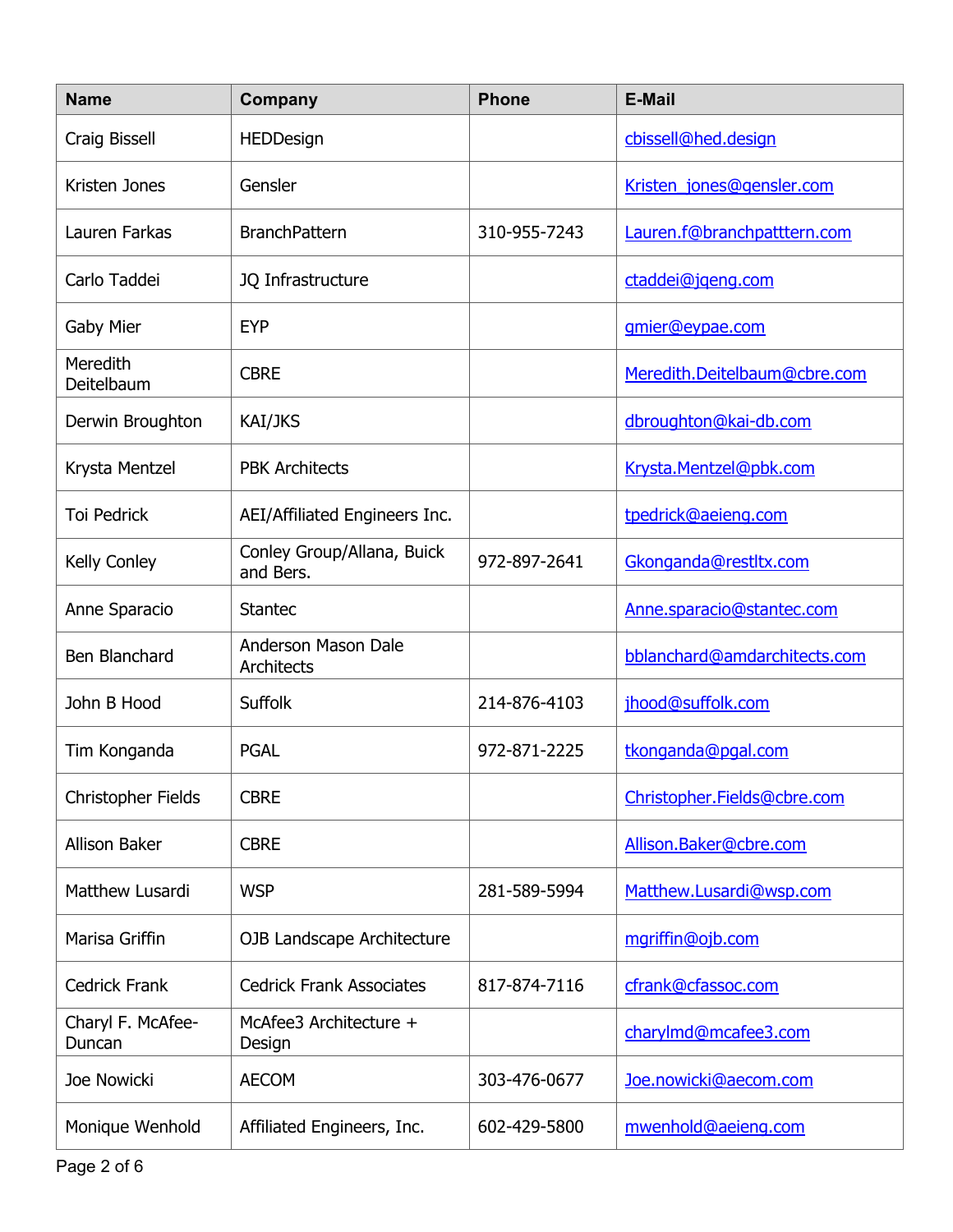| <b>Name</b>            | Company                           | <b>Phone</b>            | <b>E-Mail</b>                  |
|------------------------|-----------------------------------|-------------------------|--------------------------------|
| Rodolfo Darlach        | Datum Rios                        | 214-358-0174<br>/1129   | rdarlach@datumengineers.com    |
| McKenzie Wallace       | <b>SLAM</b>                       |                         | MWallace@slamcoll.com          |
| <b>Taylor Meeks</b>    | <b>SLAM</b>                       |                         | TMeeks@slamcoll.com            |
| Jeremy Barrette        | <b>Affiliated Engineers</b>       | 602-321-5190            | jbarrette@aeieng.com           |
| Daniel Kornberg        | HarrisonKornberg Architects       |                         | dkonberg@harrisonkornberg.com  |
| <b>Todd Howard</b>     | Kirksey                           | 214-522-1100            | toddh@kirksey.com              |
| J Denman               | HarrisonKornberg Architects       |                         | jdenman@harrisonkornberg.com   |
| Megan Laufer           | <b>BranchPattern</b>              |                         | Megan.L@BranchPattern.com      |
| Barbara Schawl         | <b>SBLM Architects</b>            |                         | bschawl@sblm.com               |
| Drew Durham            | Dally + Associates                |                         | ddurham@dallyassociates.com    |
| Jesse Reyes            | <b>CNG Engineering</b>            | 210-224-8841<br>ext 214 | jesse.reyes@cngengineering.com |
| Kristopher McGraw      | HarrisonKornberg Architects       | 469-646-4001            | kmcgraw@harrisonkornberg.com   |
| Erin Hillhouse         | Anderson Mason Dale<br>Architects |                         | ehillhouse@amdarchitects.com   |
| <b>Brittanie Bliss</b> | <b>PBK Architects</b>             |                         | Brittanie.bliss@pbk.com        |
| Dake Zhang             | Gensler                           |                         | Dake_zhang@gensler.com         |
| Amanda Hodgson         | <b>Ayers Saint Gross</b>          |                         | ahodgson@ayerssaintgross.com   |
| Nakia Neves            | <b>Ayers Saint Gross</b>          |                         | nneves@ayerssaintgross.com     |
| Sarah Korpita          | <b>Gessner Engineering</b>        |                         | skorpita@gessnereng.com        |
| Jordyn Denman          | HarrisonKornberg Architects       |                         | jdenman@harrisonkornberg.com   |
| <b>Todd Howard</b>     | Kirksey                           |                         | toddh@kirksey.com              |
| Stefani Johnson        | Gensler                           |                         | stefani johnson@gensler.com    |
| Leslie Lam             | BranchPattern, Inc.               |                         | leslie.l@branchpattern.com     |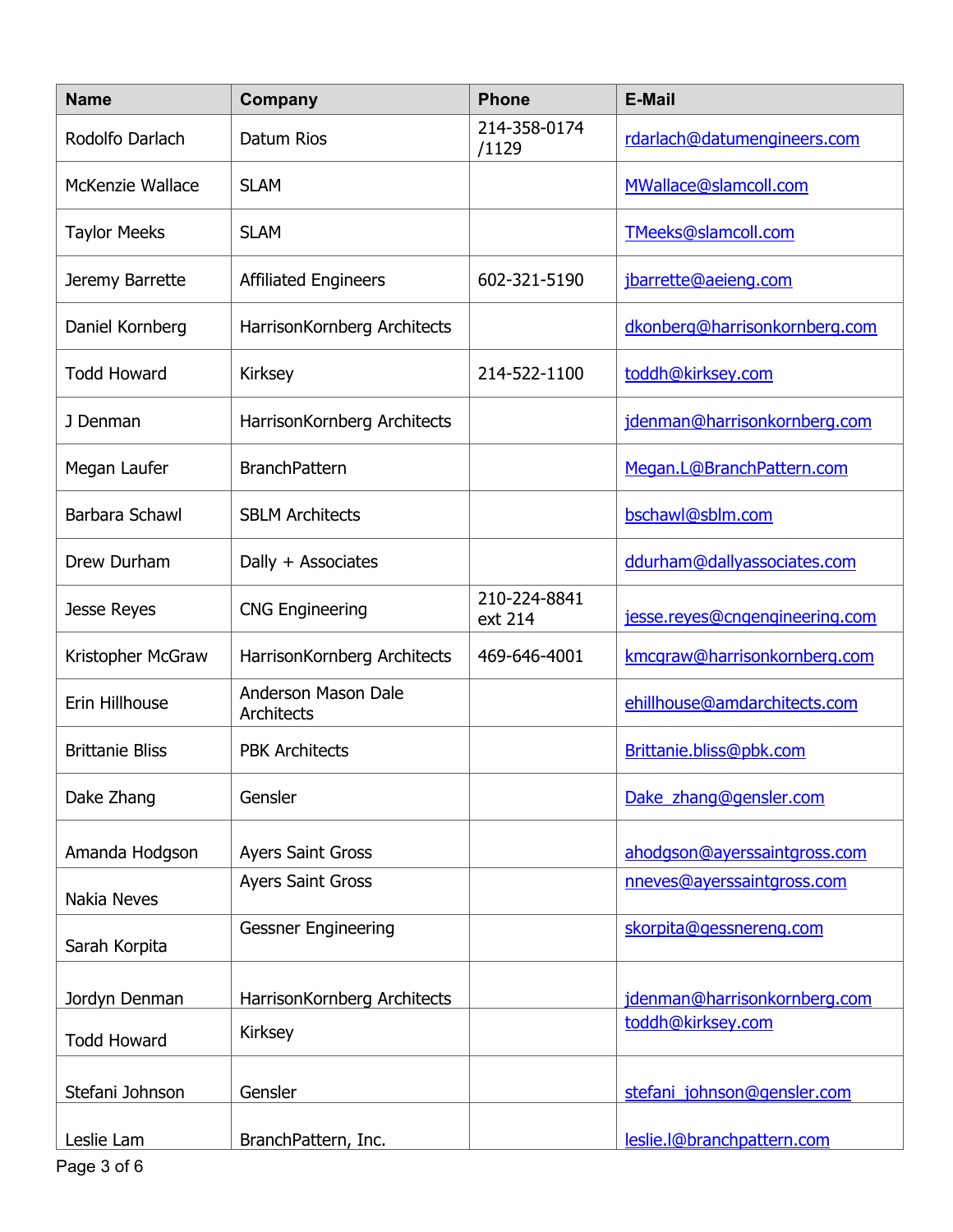| <b>Name</b>              | Company                                                  | <b>Phone</b> | <b>E-Mail</b>                             |
|--------------------------|----------------------------------------------------------|--------------|-------------------------------------------|
| <b>Clint Menefee</b>     | SmithGroup                                               |              | clint.menefee@smithgroup.com              |
|                          |                                                          |              |                                           |
| Andrea Spinski           | <b>TreanorHL</b>                                         |              | Aspinski@treanorhl.com                    |
| Jason Cave               | <b>GFF Architects</b>                                    |              | jason.cave@qff.com                        |
|                          |                                                          |              |                                           |
| Kim Hoover               | DataCom Design Group                                     |              | khoover@datacomdesign.com                 |
| Elizabeth McLean         | <b>Ayers Saint Gross</b>                                 |              | emclean@ayerssaintgross.com               |
| Meredith Hayes<br>Gordon | <b>HGA</b>                                               |              | mhayesgordon@hga.com                      |
| Bryan Haverhals          | Martinez Moore Engineers                                 |              | bhaverhals@martinezmooreengine<br>ers.com |
| Justin Dahl-James        | <b>Ayers Saint Gross</b>                                 |              | jdahl-james@ayerssaintgross.com           |
| Ame Vargas               | <b>AUTOARCH Architects, LLC</b>                          |              | ame@autoarch.net                          |
| Jim Chlup                | <b>Jacobs</b>                                            |              | jim.chlup@jacobs.com                      |
| <b>Steve Durham</b>      | Kirksey Architecture                                     |              | steved@kirksey.com                        |
| Gina Konganda            | ReStl Engineers Tx, LLC                                  |              | gkonganda@restltx.com                     |
|                          |                                                          |              |                                           |
| Sherin Philip            | ReStl Engineers TX, LLC.<br>Alliance Geotechnical Group, |              | sphilip@restltx.com                       |
| Alan Thomas              | Inc                                                      |              | athomas@aggengr.com                       |
| Tanya Corbin             | Datum Rios Engineers                                     |              | tanya@datumengineers.com                  |
| Dana Dixon               | Page Southerland Page, Inc.<br>(Page)                    |              | dcdixon@pagethink.com                     |
| Carlos Rivera            | Jaffe Holden                                             |              | crivera@jaffeholden.com                   |
| Lina Sabouni             | <b>AUTOARCH Architects, LLC</b>                          |              | lina@autoarch.net                         |
| Jenna Ashworth           | <b>Overland Partners</b>                                 |              | jennaa@overlandpartners.com               |
| <b>Carrie Flores</b>     | <b>OMNIPLAN Architects</b>                               |              | cflores@omniplan.com                      |
| Catherine Tashjian       | Affiliated Engineers, Inc.                               |              | ctashjian@aeieng.com                      |
| James Davis              | Walter P Moore                                           |              | jdavis@walterpmoore.com                   |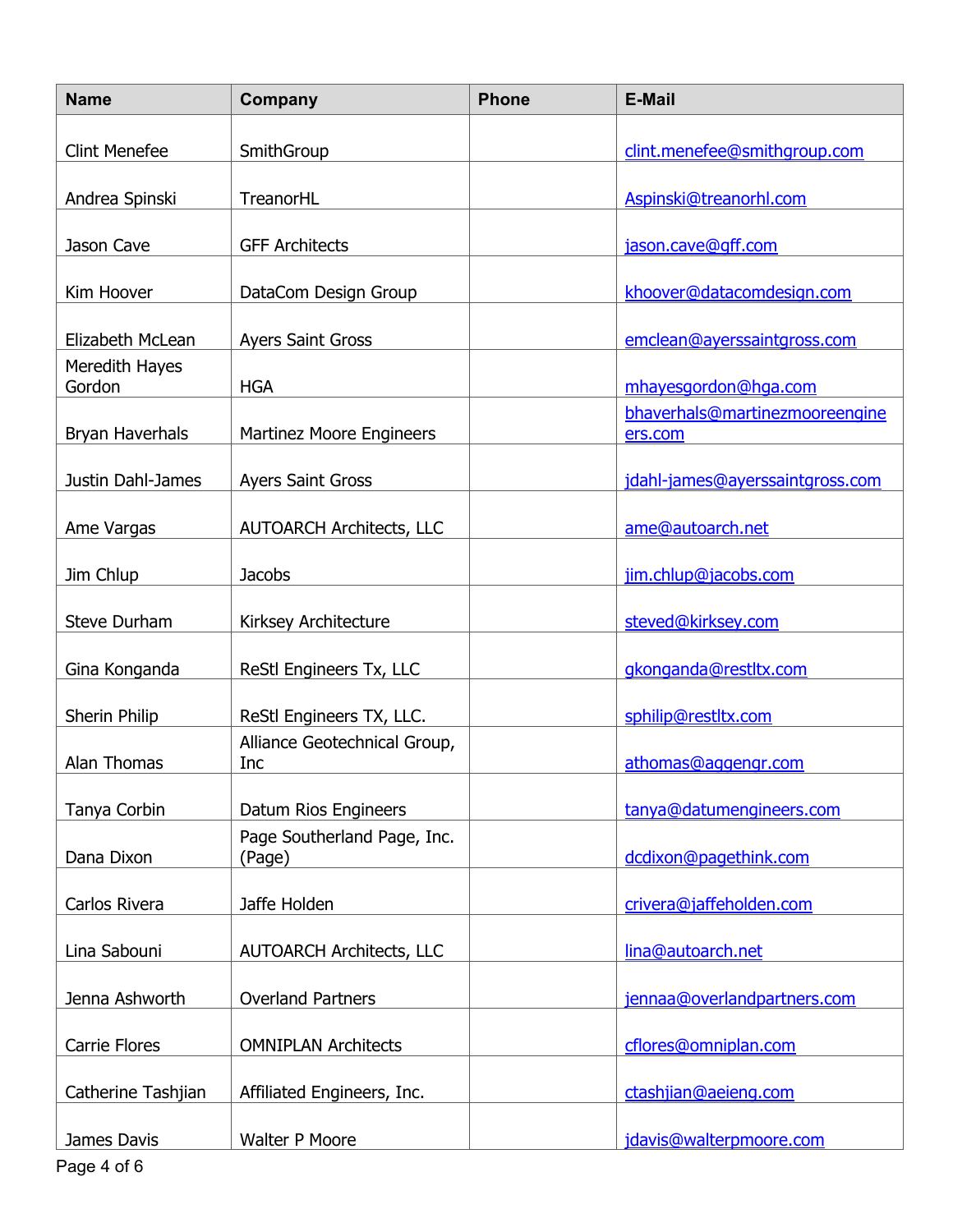| <b>Name</b>              | Company                                        | <b>Phone</b> | <b>E-Mail</b>                              |
|--------------------------|------------------------------------------------|--------------|--------------------------------------------|
| Jeffrey Davis            | TreanorHL                                      |              | jdavis@treanorhl.com                       |
|                          | <b>Walter P Moore and Martinez</b>             |              |                                            |
| Mary Ross                | Moore Engineers                                |              | mross@walterpmoore.com                     |
| <b>Ivy Hafer</b>         | Jacobs Engineering Group<br>Inc.               |              | ivy.hafer@jacobs.com                       |
|                          |                                                |              |                                            |
| Casey Oliver             | <b>HOK</b>                                     |              | casey.oliver@hok.com                       |
| <b>Emily Jaster Seed</b> | JQ Infrastructure                              |              | ejaster@jgeng.com                          |
| Vanessa Rabe             | <b>Jacobs</b>                                  |              | vanessa.rabe@jacobs.com                    |
| Patrick Jones            | SmithGroup                                     |              | patrick.jones@smithgroup.com               |
| Cristina Brown           | Kirksey Architecture                           |              | cristinab@kirksey.com                      |
| Leslie Ashor             | <b>HOK</b>                                     |              | leslie.ashor@hok.com                       |
| Kelsey Padgett           | HarrisonKornberg Architects                    |              | kpadgett@harrisonkornberg.com              |
| Tina Suh                 | <b>LMN Architects</b>                          |              | tsuh@Imnarchitects.com                     |
| Lee Christian            | Datum Rios                                     |              | Ichristian@datumengineers.com              |
| Craig Reynolds           | <b>BRW Architects</b>                          |              | creynolds@brwarch.com                      |
| Ron Seder                | <b>Jacobs</b>                                  |              | ron.seder@jacobs.com                       |
| Jeffrey Hill             | <b>SBLM Architects</b>                         |              | jhill@sblm.com                             |
| David Waldron            | SM&W LLC -<br>IT/AV/Sec/Acoustics              |              | dwaldron@smwllc.com                        |
| Michael Ufer             | Gensler                                        |              | Michael Ufer@gensler.com                   |
| Cynthia Walston          | Scientia Architects (lab<br>planning HUB)      |              | Cynthia.Walston@ScientiaArchitect<br>s.com |
| Kimberly Burke           | Skanska USA Building                           |              | kimberly.burke@skanska.com                 |
| Cassandra Nash           | <b>UNT System, Strategic</b><br>Infrastructure |              |                                            |
| Don Lynch                | <b>UNT System, CCS</b>                         |              |                                            |
| Janna Morgan             | UNT System, PM                                 |              |                                            |